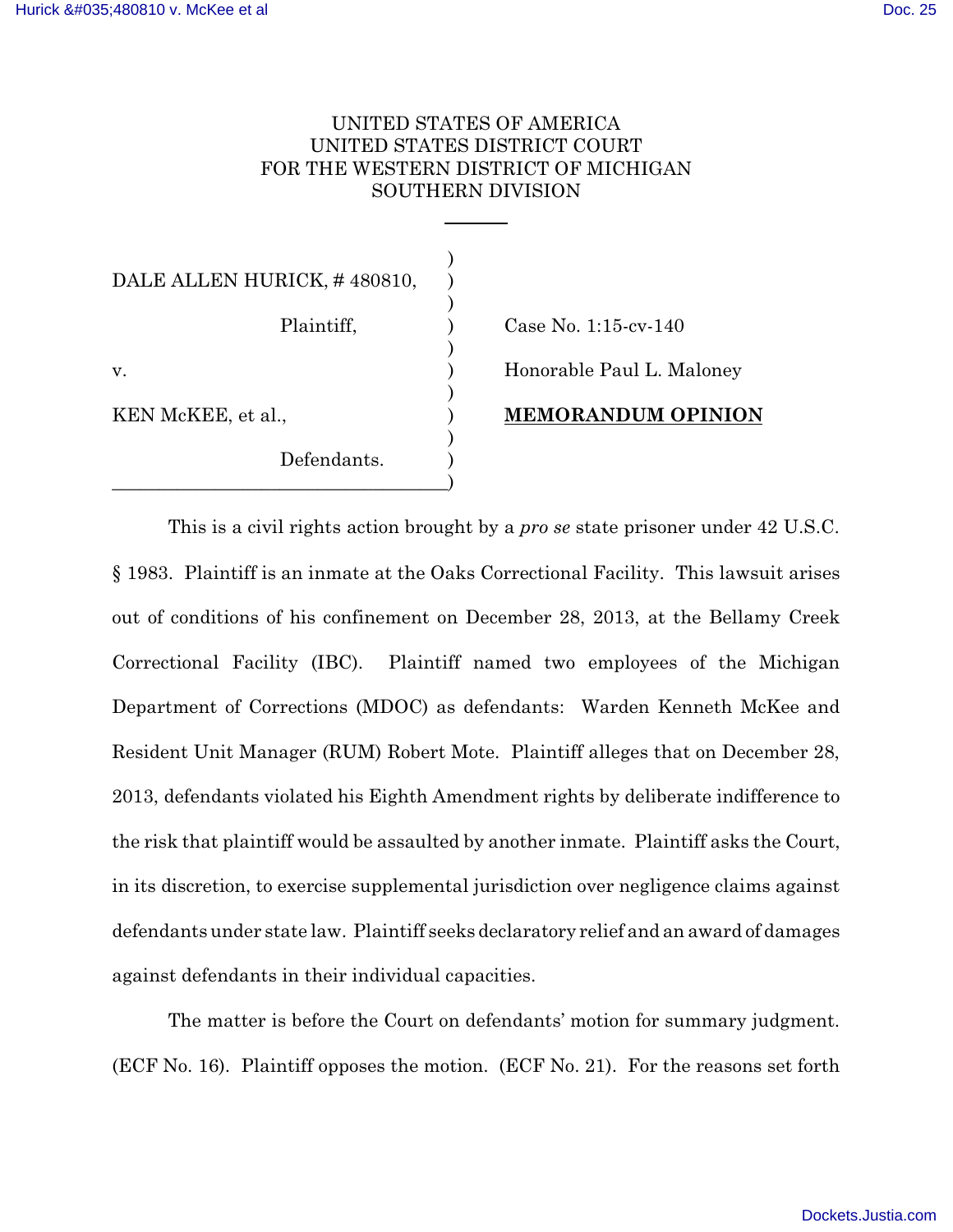herein, defendants' motion for summary judgment will be granted and judgment will be entered in defendants' favor on all plaintiff's federal claims. The Court, in its discretion, declines to exercise supplemental jurisdictionover plaintiff's purported state law claims.

## **Summary Judgment Standard**

Summary judgment is appropriate when the record reveals that there are no genuine issues as to any material fact in dispute and the moving party is entitled to judgment as a matter of law. FED. R. CIV. P. 56(a); *McKay v. Federspiel*, 823 F.3d 862, 866 (6th Cir. 2016). The standard for determining whether summary judgment is appropriate is "whether 'the evidence presents a sufficient disagreement to require submission to a jury or whether it is so one-sided that one party must prevail as a matter of law.' " *Rocheleau v. Elder Living Const., LLC*, 814 F.3d 398, 400 (6th Cir. 2016) (quoting *Anderson v. Liberty Lobby, Inc.*, 477 U.S. 242, 251-52 (1986)). The Court must consider all pleadings, depositions, affidavits, and admissions on file, and draw all justifiable inferences in favor of the party opposing the motion. *See Matsushita Elec. Indus. Co. v. Zenith Radio Corp.*, 475 U.S. 574, 587 (1986); *France v. Lucas*, 836 F.3d 612, 624 (6th Cir. 2016).

When the party without the burden of proof seeks summary judgment, that party bears the initial burden of pointing out to the district court an absence of evidence to support the nonmoving party's case, but need not support its motion with affidavits or other materials "negating" the opponent's claim. *See Morris v. Oldham County Fiscal Court*, 201 F.3d 784, 787 (6th Cir. 2000); *see also Minadeo v. ICI Paints*,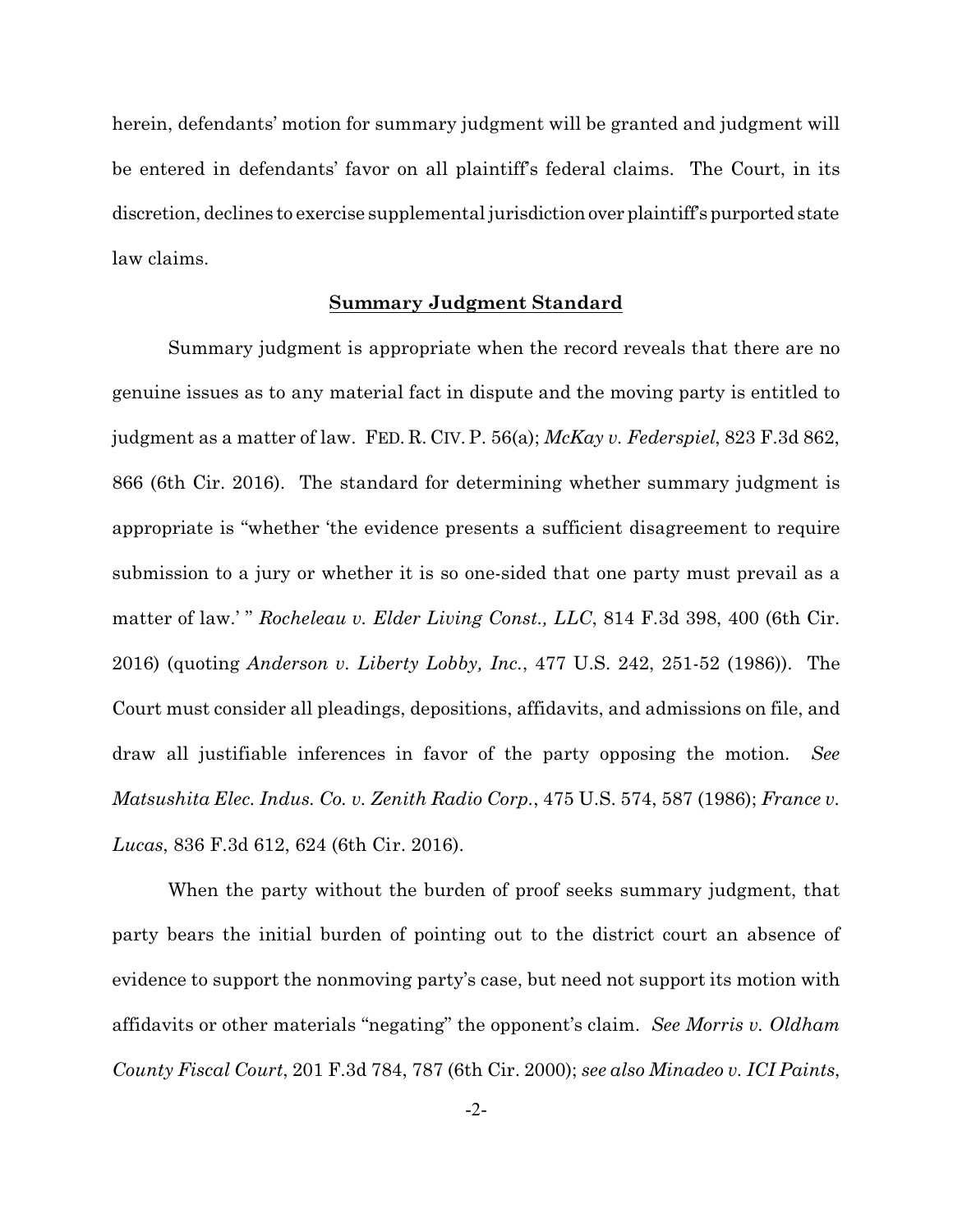398 F.3d 751, 761 (6th Cir. 2005). Once the movant shows that "there is an absence of evidence to support the nonmoving party's case," the nonmoving party has the burden of coming forward with evidence raising a triable issue of fact. *Celotex Corp. v. Catrett*, 477 U.S. 317, 323 (1986). To sustain this burden, the nonmoving party may not rest on the mere allegations of his pleadings. *See Ellington v. City of E. Cleveland*, 689 F.3d 549, 552 (6th Cir. 2012); *see also Scadden v. Warner*, No. 16-1876, \_\_ F. App'x \_\_, 2017 WL 384874, at \* 4 (6th Cir. Jan. 27, 2017). The motion for summary judgment forces the nonmoving party to present evidence sufficient to create a genuine issue of fact for trial. *Street v. J.C. Bradford & Co.*, 886 F.2d 1472, 1478 (6th Cir. 1990); *see Newell Rubbermaid, Inc. v. Raymond Corp.*, 676 F.3d 521, 533 (6th Cir. 2012). "A mere scintilla of evidence is insufficient; 'there must be evidence on which a jury could reasonably find for the [non-movant].' " *Dominguez v. Correctional Med. Servs.*, 555 F.3d 543, 549 (6th Cir. 2009) (quoting *Anderson*, 477 U.S. at 252); *see Brown v. Battle Creek Police Dep't*, 844 F.3d 556, 565 (6th Cir. 2016).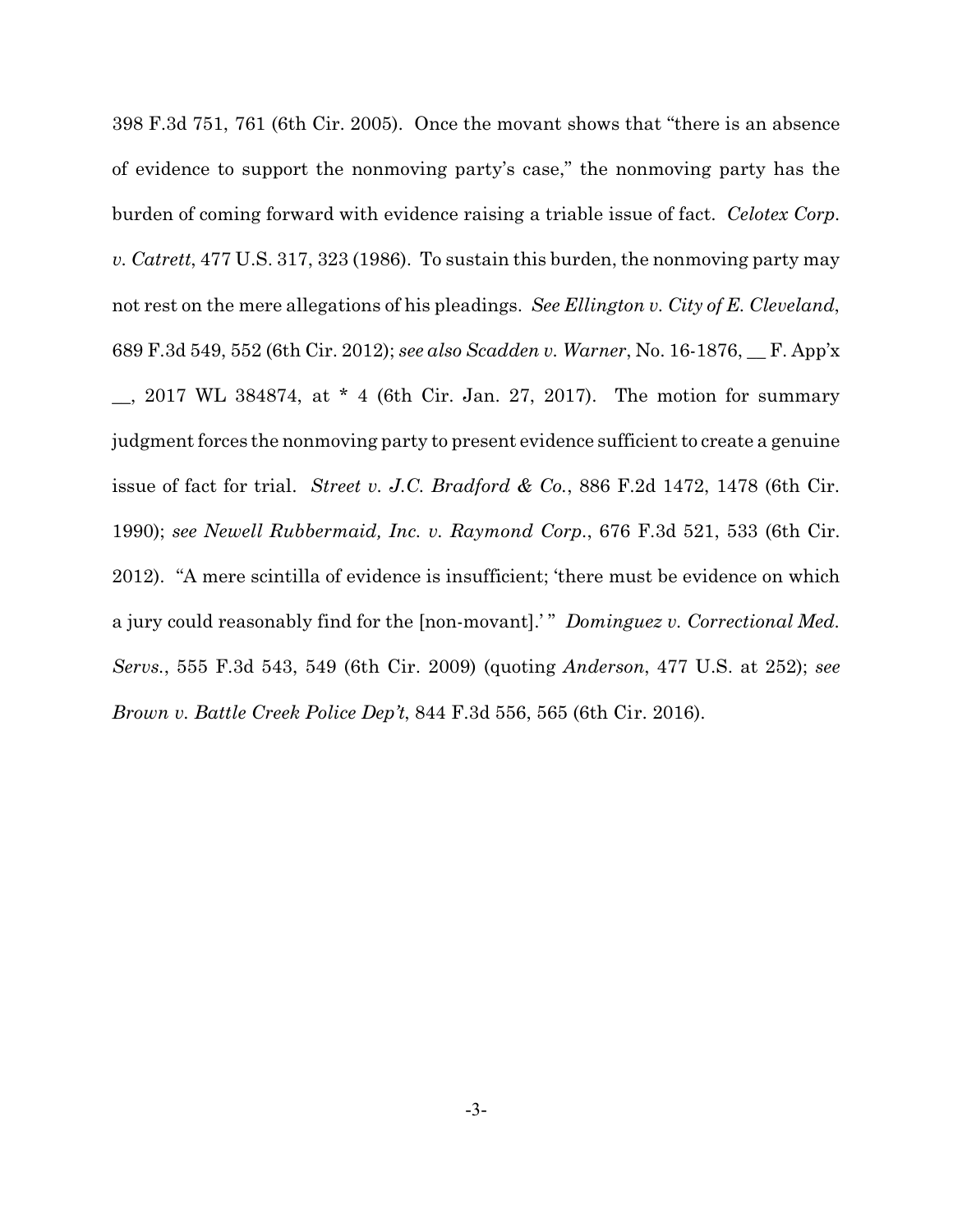#### **Facts**

The following facts are beyond genuine issue.<sup>1</sup> Plaintiff is an inmate held in the custody of the Michigan Department of Corrections (MDOC) on criminal convictions. The defendants are employed by the MDOC at the Bellamy Creek Correctional Facility (IBC). Kenneth McKee is the warden. (McKee Aff. ¶¶ 1-2, ECF No. 17-4, PageID.113). Robert Mote is a Resident Unit Manager (RUM). (Mote Aff. ¶ 1-2, ECF No. 17-2, PageID.64).

On September 30, 2013, plaintiff was charged with misconduct for fighting with prisoner Jones. (ECF No. 17-2, PageID.84). On October 9, 2013, a hearing officer conducted a hearing on this misconduct charge. Plaintiff denied that there had been any fight. He characterized it as mere "horseplay." Prisoner Jones, the other participant, said that it was a fight. The hearing officer found plaintiff guilty of the

<sup>1</sup>Plaintiff elected not to support his claims against defendants with his own affidavit or unsworn declaration under penalty of perjury pursuant to 28 U.S.C. § 1746. Plaintiff presented no medical evidence or evidence establishing that he was assaulted by anyone on December 28, 2013. Defendants are correct that plaintiff has not supported his claims with admissible evidence. (*see* ECF No. 23). There is nothing authenticating the papers that plaintiff attached to his brief (*see* Exhibits C, D, F, ECF No. 21-1, PageID.141, 143, 148), much less that those papers were created and received by defendants on or before December 28, 2013. The conversations that prisoner Carter claims to have overheard in November 2013 (Ex. E, PageID.145-46) are inadmissible hearsay, and plaintiff has not established any basis on which such evidence could be considered by this Court without committing error. *See Alexander v. CareSource*, 576 F.3d 551, 558 (6th Cir. 2009); *see also King v. Alexander*, 574 F. App'x 603, 606 (6th Cir. 2014).

Plaintiff's complaint is not verified under penalty of perjury. It cannot be considered as his affidavit in opposition to defendants' motion. *See El Bey v. Roop*, 530 F.3d 407, 414 (6th Cir. 2008); *Williams v. Browman*, 981 F.2d 901, 905 (6th Cir. 1992). It is well established that statements appearing in a party's brief are not evidence. *See Duha v. Agrium, Inc.*, 448 F.3d 867, 879 (6th Cir. 2006).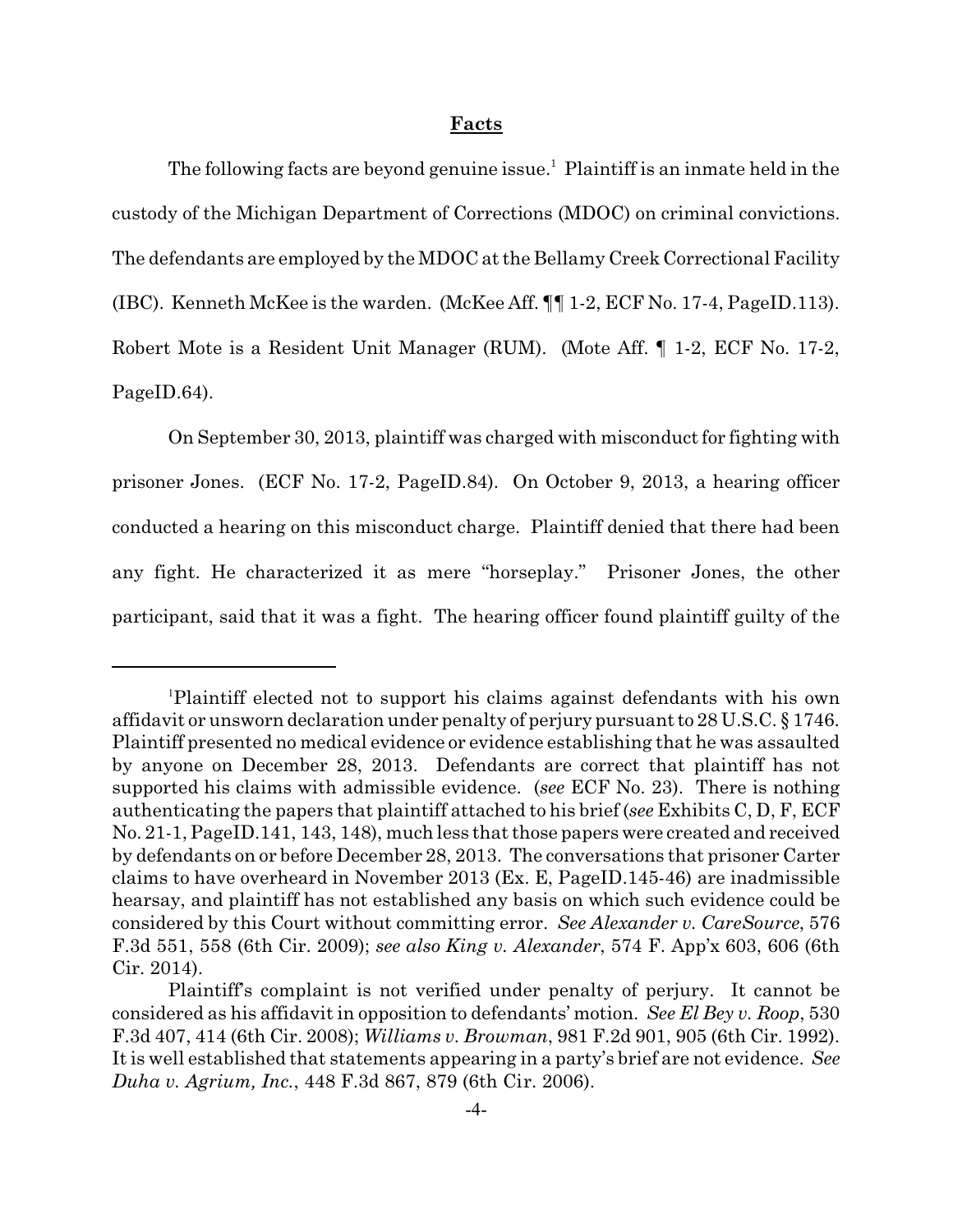misconduct of fighting and sentenced plaintiff to 15 days of detention. (ECF No. 17-2, PageID.83; ECF No. 21-1, PageID.138-39). In October Prisoner Jones was transferred to another prison. (Mote Aff. ¶ 6, ECF No. 17-2, PageID.65).

Pursuant to Policy Directive 04.05.120 and as a result of his misconduct conviction, IBC's Security Classification Committee (SCC) placed plaintiff in administrative segregation. The SCC conducted periodic reviews of plaintiff's status. (ECF No. 17-2, PageID.68-81, 85-91).

On December 11, 2013, plaintiff filed a grievance in which he disavowed all his earlier statements claiming that his interaction with prisoner Jones on September 30, 2013, had been mere horseplay. Now plaintiff claimed that prisoner Jones was a "gangster" and that plaintiff had received "numerous death threats by gangbangers." (ECF No. 17-2, PageID.93). RUM Mote provided the Step I response to this grievance. Mote noted that plaintiff's allegations had been investigated and it was determined that there was no credible, verifiable evidence supporting plaintiff's allegations. (ECF No. 17-2, PageID.94; Mote Aff. ¶¶ 11-12, PageID.65).

Plaintiff received no misconducts while he was held in administrative segregation. Therefore, he was eligible to return to the prison's general population. (Mote Aff. ¶ 13, ECF No. 17-2, PageID.65). During the December 27, 2013, SCC review, RUM Mote asked plaintiff if he was willing to return to IBC's general population. Plaintiff responded that he was willing to reenter the prison's general population. At no time during the SCC review did plaintiff make a protection request. (Mote Aff. ¶ 14, ECF No. 17-2, PageID.65). On December 28, 2013, the SCC released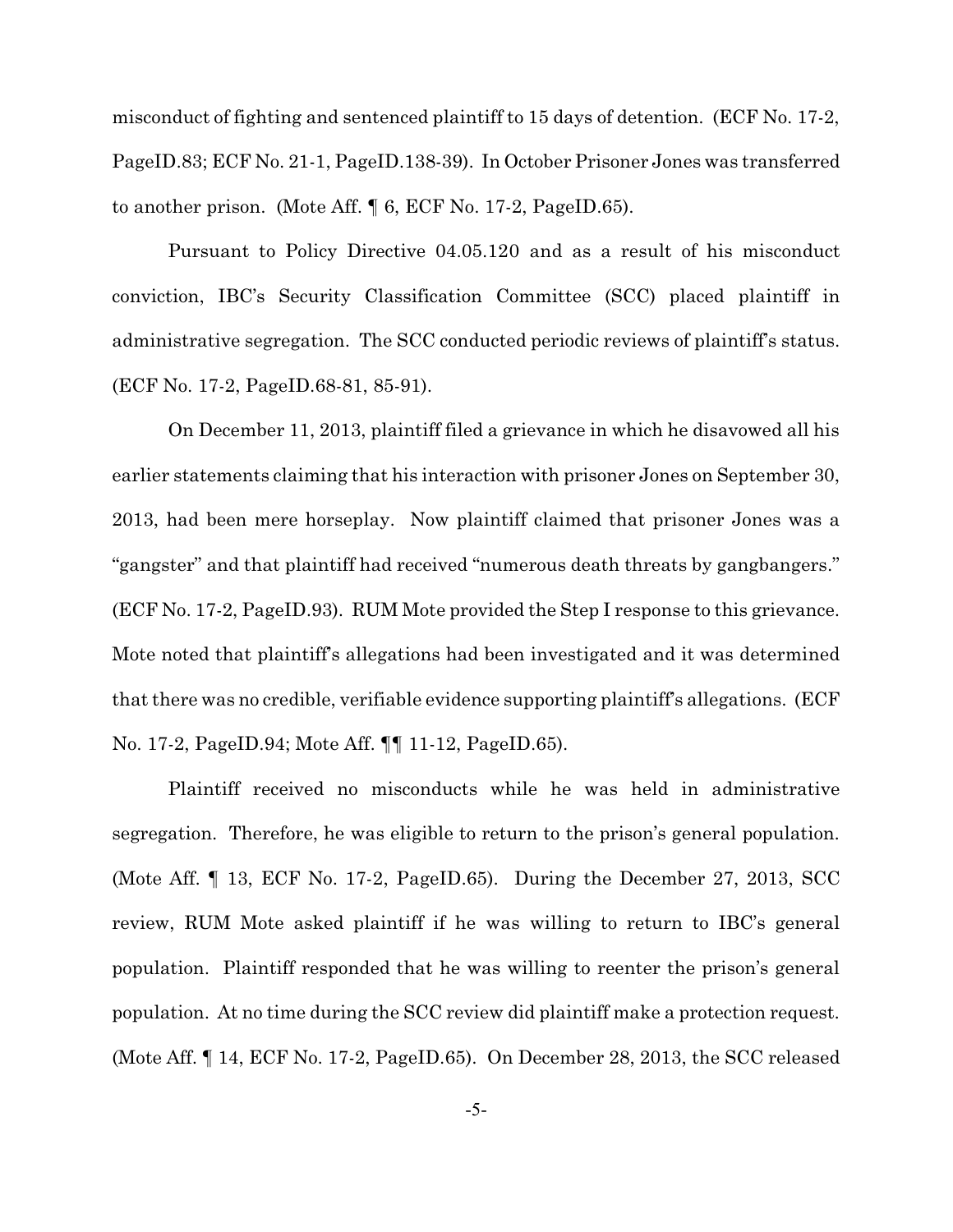plaintiff back into IBC's general population. (ECF No. 17-2, PageID.91; Mote Aff. ¶ 16, ECF No. 17-2, PageID.66).

Warden McKee and RUM Mote did not have any reason to believe that plaintiff was exposed to a substantial risk of serious harm. (McKee Aff.  $\P$  7-10, ECF No. 17-4, PageID.113-14; Mote Aff. ¶¶ 17-18, ECF No. 17-2, PageID.66).

On December 28, 2013, plaintiff filed this lawsuit.

## **Discussion**

## **I. Eighth Amendment Claims**

Plaintiff alleges defendants were deliberately indifferent to the risk that he would be assaulted that on December 28, 2013, by an unknown prisoner assailant in violation of plaintiff's rights under the Eighth Amendment's Cruel and Unusual Punishments Clause. "A prison official's 'deliberate indifference' to a substantial risk of serious harm to an inmate violates the Eighth Amendment." *Farmer v. Brennan*, 511 U.S. 825, 828 (1994). "Deliberate indifference is a stringent standard of fault." *Mangum v. Repp*, No. 15-4292, *\_\_ F. App'x \_\_, 2017 WL 57792, at* \* 5 (6th Cir. Jan 5, 2017) (quoting *Connick v. Thompson*, 563 U.S. 51, 61 (2011)). " 'To be cruel and unusual punishment, conduct that does not purport to be punishment at all must involve more than ordinary lack of due care for the prisoner's interests or safety.' " *Woods v. LeCureux*, 110 F.3d 1215, 1222 (6th Cir. 1997) (quoting *Whitley v. Albers*, 475 U.S. 312, 319 (1986)). The Eighth Amendment proscribes deliberate indifference by prison officials to an unreasonable risk of injury to prison inmates. *See Davidson v. Cannon*, 474 U.S. 344, 347-48 (1986). An Eighth Amendment claim contains objective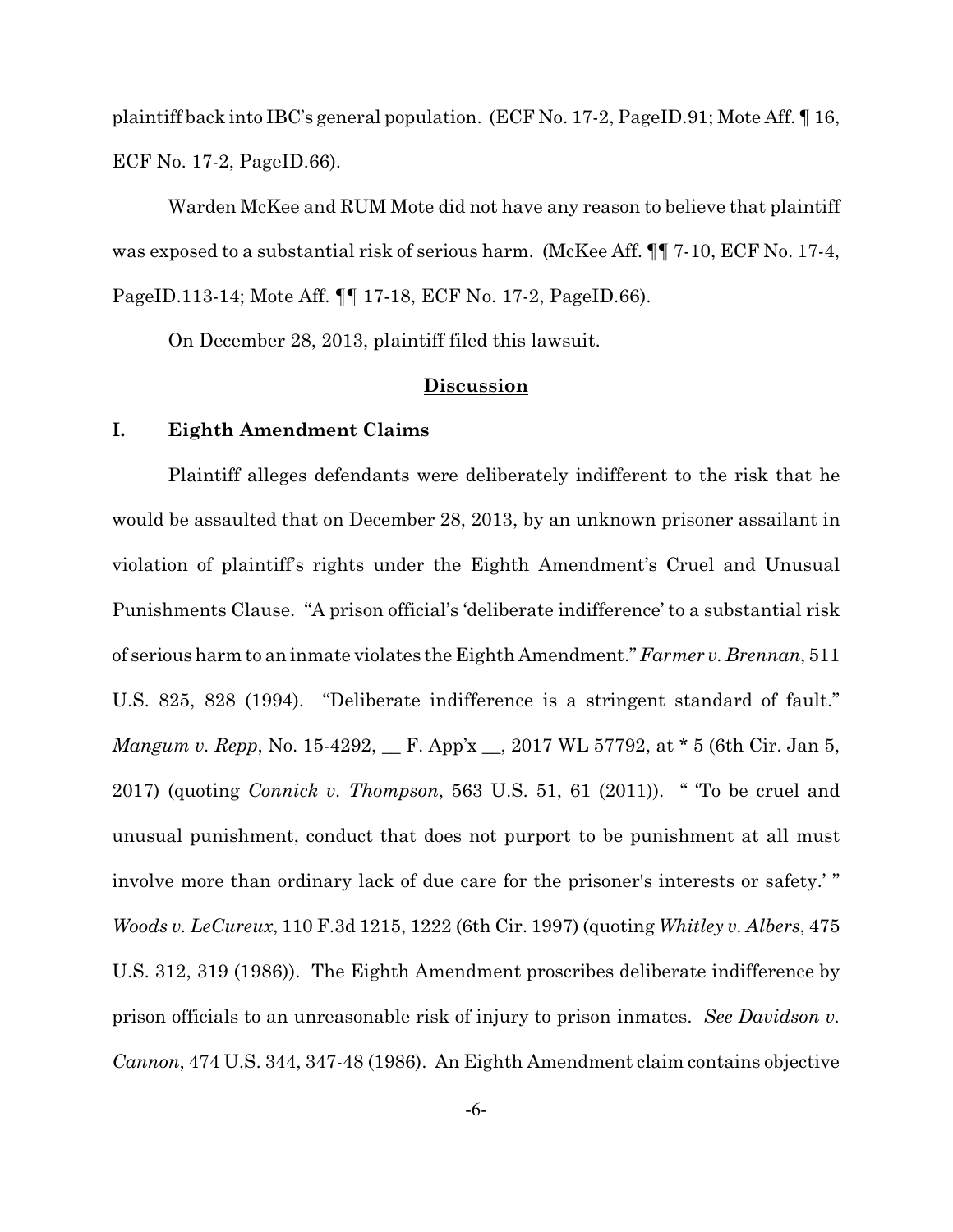and subjective components. *Cardinal v. Metrish*, 564 F.3d 794, 802 (6th Cir. 2009). First, "the deprivation alleged must be, objectively, 'sufficiently serious.' For a claim (like the one here) based on a failure to prevent harm, the inmate must show that he is incarcerated under conditions posing a substantial risk of serious harm." *Farmer*, 511 U.S. at 834; *Woods*, 110 F.3d at 1222. Plaintiff has presented no evidence that he was assaulted by anyone on December 28, 2013, or that he suffered any injury as a result of the purported assault. There is no evidence that plaintiff informed defendants that any specific inmate or group of inmates posed a particular risk, much less how such an inmate or inmates harmed him on December 28, 2013. No reasonable trier of fact could find in plaintiff's favor on the objective component of his claims against defendants.

The second requirement for a claim of deliberate indifference to the risk of assault against an inmate by a fellow inmate is that the prison official have a sufficiently culpable state of mind. In *Farmer v. Brennan*, the Supreme Court held that the subjective element of a claim of deliberate indifference requires at least criminal recklessness. 511 U.S. at 839-40. "[A] prison official cannot be found liable under the Eighth Amendment for denying an inmate humane conditions of confinement unless the official knows and disregards and excessive risk to inmate health or safety; the official must be aware of the facts from which the inference could be drawn that a substantial risk of serious harm exists, and he must also draw the inference." 511 U.S. at 837; *see Cardinal v. Metrish*, 564 F.3d at 802; *see also Mangum v. Repp*, 2017 WL 57792, at \* 6, 9. "This burden is not light; even 'an official's failure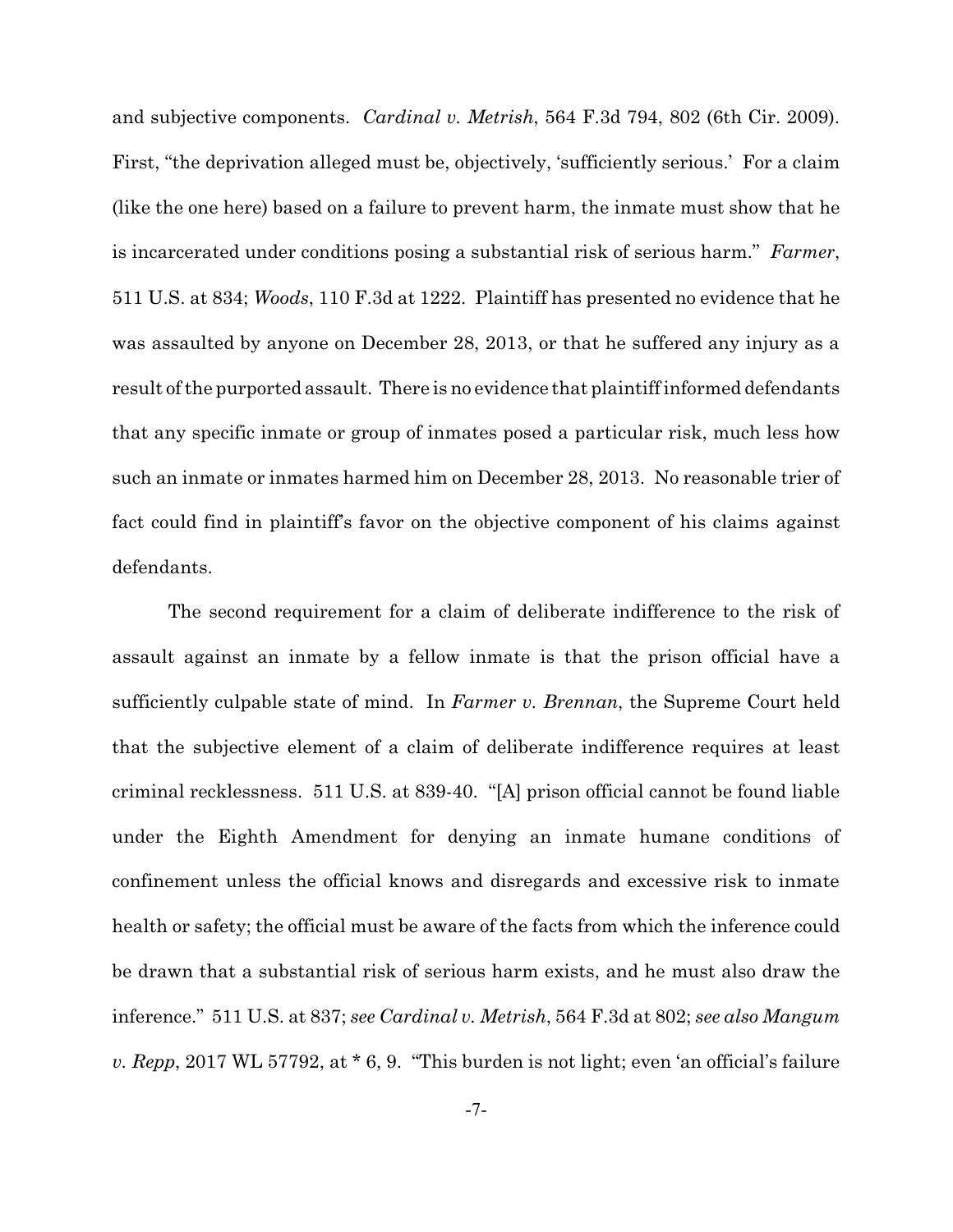to alleviate a significant risk that he should have perceived but did not, while no cause for commendation, cannot ... be condemned as punishment.' " *Shade v. City of Middletown*, 200 F. App'x 566, 569 (6th Cir. 2006) (quoting *Farmer,* 511 U.S. at 838); *see Perez v. Oakland County*, 466 F.3d 416, 424 (6th Cir. 2006). The plaintiff's "burden can be met 'in the usual ways including inference from circumstantial evidence, and a fact finder may conclude that a prison official knew of a substantial risk from the very fact that the risk was obvious.'" *Smith v. Yarrow*, 78 F. App'x 529, 537 (6th Cir. 2003) (quoting *Farmer*, 511 U.S. at 842).

There is no evidence supporting an inference that defendants knew that any specific inmate or group of inmates posed a particular risk to plaintiff. There is no evidence that plaintiff was unusually vulnerable. A negligent failure to respond to a prisoner's vague report of a threat posed by unidentified "gangbangers" that could not be verified falls far short of what is necessary to satisfy the subjective component of an Eighth Amendment claim. No reasonable trier of fact could find in plaintiff's favor on the subjective component of his Eighth Amendment claims against defendants.<sup>2</sup>

#### **2. Supplemental Jurisdiction**

Plaintiff asks the court to exercise supplemental jurisdiction over his state-law negligence claims. Under 28 U.S.C. § 1367, a district court has broad discretion to decide whether to exercise jurisdiction over state law claims." *Smith v. Erie County Sheriff's Dep't*, 603 F.3d 414, 424 (6th Cir. 2015). "Supplemental jurisdiction is a

 ${}^{2}$ It is not necessary to reach the issue of whether defendants are also entitled to judgment in their favor on the basis of qualified immunity.